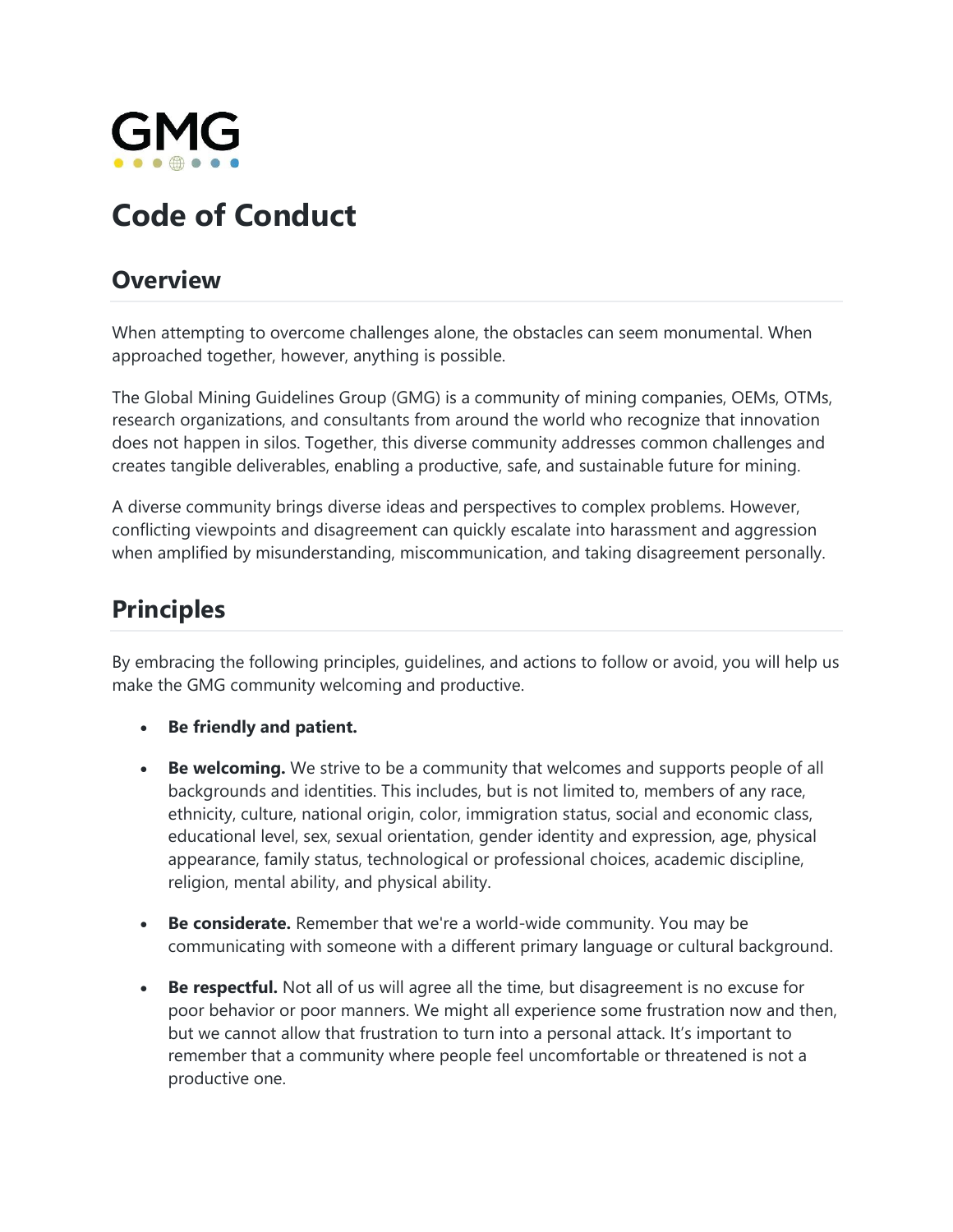- **Be careful in the words that you choose.** Be kind to others. Do not insult or put down other community members (individuals and companies). Harassment and other exclusionary behavior are not acceptable. This includes, but is not limited to:
	- o Violent threats or violent language directed against another person
	- o Discriminatory jokes and language
	- o Posting sexually explicit or violent material
	- o Posting (or threatening to post) other people's personally identifying information ("doxing")
	- o Personal insults, especially those using racist or sexist terms
	- o Unwelcome sexual attention
	- o Advocating for, or encouraging, any of the above behavior
	- $\circ$  Repeated harassment of others. In general, if someone asks you to stop, then stop
- **Moderate your expectations.** Please respect that community members choose how they spend their time in the project. A thoughtful question about your expectations is preferable to demands for another person's time.
- **When we disagree, try to understand why.** Disagreements, both social and technical, happen all the time and the Basecamp community is no exception. Try to understand where others are coming from, as seeing a question from their viewpoint may help find a new path forward. And don't forget that it is human to err: blaming each other doesn't get us anywhere, while we can learn from mistakes to find better solutions.
- **A simple apology can go a long way.** It can often de-escalate a situation and telling someone that you are sorry is an act of empathy that doesn't automatically imply an admission of guilt.

# **Reporting**

As a member of our community, you are also a steward of these values. Not all problems need to be resolved via formal processes, and often a quick, friendly but clear word in an online message or in person can help resolve a misunderstanding and de-escalate things.

An informal enforcement of this process may be inadequate if there is urgency, risk to someone, no one is comfortable speaking out, the offender is unresponsive, etc. In that case, please file a report by emailing our Operations Manager Heather Turnbull at info@gmggroup.org. Reports will be kept anonymous and action will be taken.